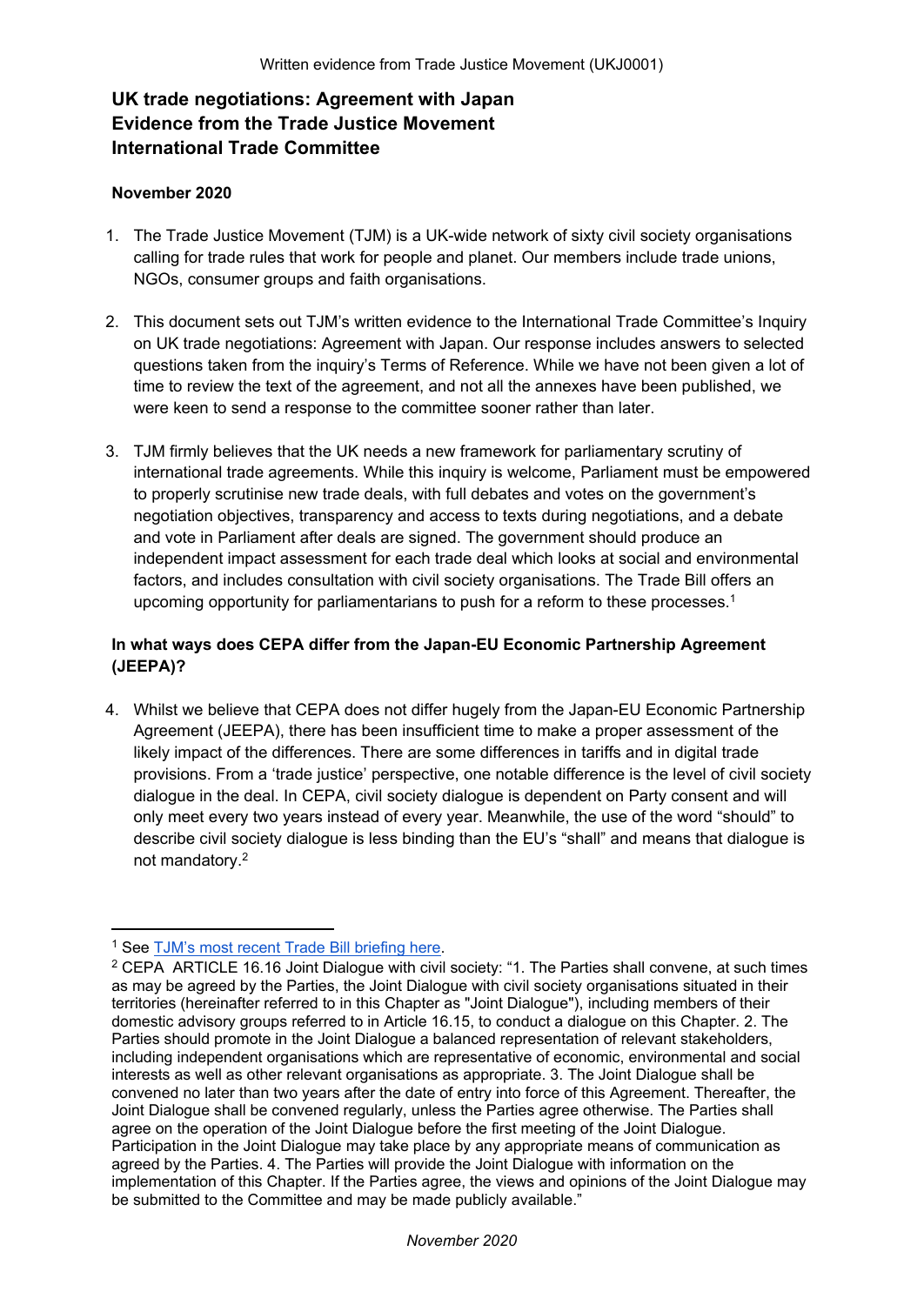5. Another key difference, albeit not in the deal itself, is the level of scrutiny and democratic oversight each deal will receive. JEEPA passed through the EU's scrutiny processes, which include some votes for MEPs on the trade deal objectives, public consultation on these objectives, the right to regular updates for MEPs and a guaranteed vote on the final deal. The UK, on the other hand, has far less robust scrutiny processes. MPs were not involved with setting the negotiation objectives for CEPA and have not been updated regularly during negotiations, with no access to negotiation texts until after the deal was signed. Even then, MPs have very little opportunity to scrutinise the deal; except for those on the International Trade Committee, MPs only have 21 sitting days to read the text, with no guaranteed vote on the deal under the ratification processes set out in the Constitutional Reform and Governance (2010) Act ("CRAG"). TJM has set out a table which compares scrutiny processes between the UK, US, EU and Japan, see figure 1.

|                               | XK                                                                         |                                                                        |                                                                        |                                                        |
|-------------------------------|----------------------------------------------------------------------------|------------------------------------------------------------------------|------------------------------------------------------------------------|--------------------------------------------------------|
| <b>Before</b><br>negotiations | <b>MPs have legal right</b><br>∞<br>to see objectives                      | <b>Congress has legal</b><br>right to see objectives                   | <b>MEPs have legal right</b><br>✓<br>to see objectives                 | <b>Guaranteed</b><br>⊗<br>debate in Diet               |
|                               | <b>MPs votes on</b><br>⊗<br>general objectives                             | <b>Congress votes on</b><br>✓<br>general objectives                    | (Some) parliamentary<br>✓<br>votes on objectives                       | Diet votes on<br>⊗<br>general objectives               |
|                               | <b>Objectives published</b><br>⊗<br>for public consultation                | <b>Objectives published</b><br>$\checkmark$<br>for public consultation | <b>Objectives published</b><br>$\checkmark$<br>for public consultation | <b>Objectives published</b><br>for public consultation |
|                               |                                                                            |                                                                        | <b>Council votes</b><br>∾<br>on objectives                             |                                                        |
| <b>During</b><br>negotiations | MPs have legal right<br>to regular updates                                 | <b>Congress has legal</b><br>$\infty$<br>right to updates              | <b>MEPs have legal right</b><br>∾<br>to regular updates                | Diet has legal right<br>to regular updates             |
|                               | <b>Public have</b><br>⊗<br>access to texts                                 | <b>Public have</b><br>access to texts                                  | <b>Public have access</b><br>✓<br>to (some) texts                      | <b>Public have</b><br>access to texts                  |
| After<br>negotiations         | <b>Guaranteed debate</b><br>Ø<br>in Parliament                             | <b>Guaranteed debate</b><br>∾<br>in Congress                           | <b>Guaranteed debate</b><br>Ñ<br>in Parliament                         | <b>Guaranteed</b><br>◡<br>debate in Diet               |
|                               | <b>Guaranteed vote</b><br>⊗<br>in Parliament                               | <b>Guaranteed vote</b><br>≪<br>in Congress                             | <b>Guaranteed vote</b><br>∾<br>in Parliament                           | <b>Guaranteed</b><br>✓<br>vote in Diet                 |
|                               | Parliament can reject<br>$\boldsymbol{\varnothing}$<br>trade deal outright | <b>Congress can reject</b><br>V<br>trade deal outright                 | Parliament can reject<br>✓<br>trade deal outright                      | Diet can reject<br>V<br>trade deal outright            |

*6. Figure 1:* Scrutiny comparison table between the UK, US, EU and Japan:

7. As has been widely reported, CEPA goes further than JEEPA on digital trade provisions. Digital trade provisions are a new and important part of modern FTAs, and deserve more thorough scrutiny and research, particularly in terms of how digital trade provisions affect individuals' data privacy, health services, the ability of governments to regulate emergent technology and the advantages these provisions might confer on large technology companies. The UK has offered a greater level of liberalisation in terms of data transfer and has waived a requirement for computing facilities to be located within its territory, the implications of both measures need further examination in order to properly understand their impact. TJM has previously published research raising concerns about these potential impacts of digital trade provisions, and the way trade deals can restrict the ability of governments to regulate a powerful and relatively unconstrained sector.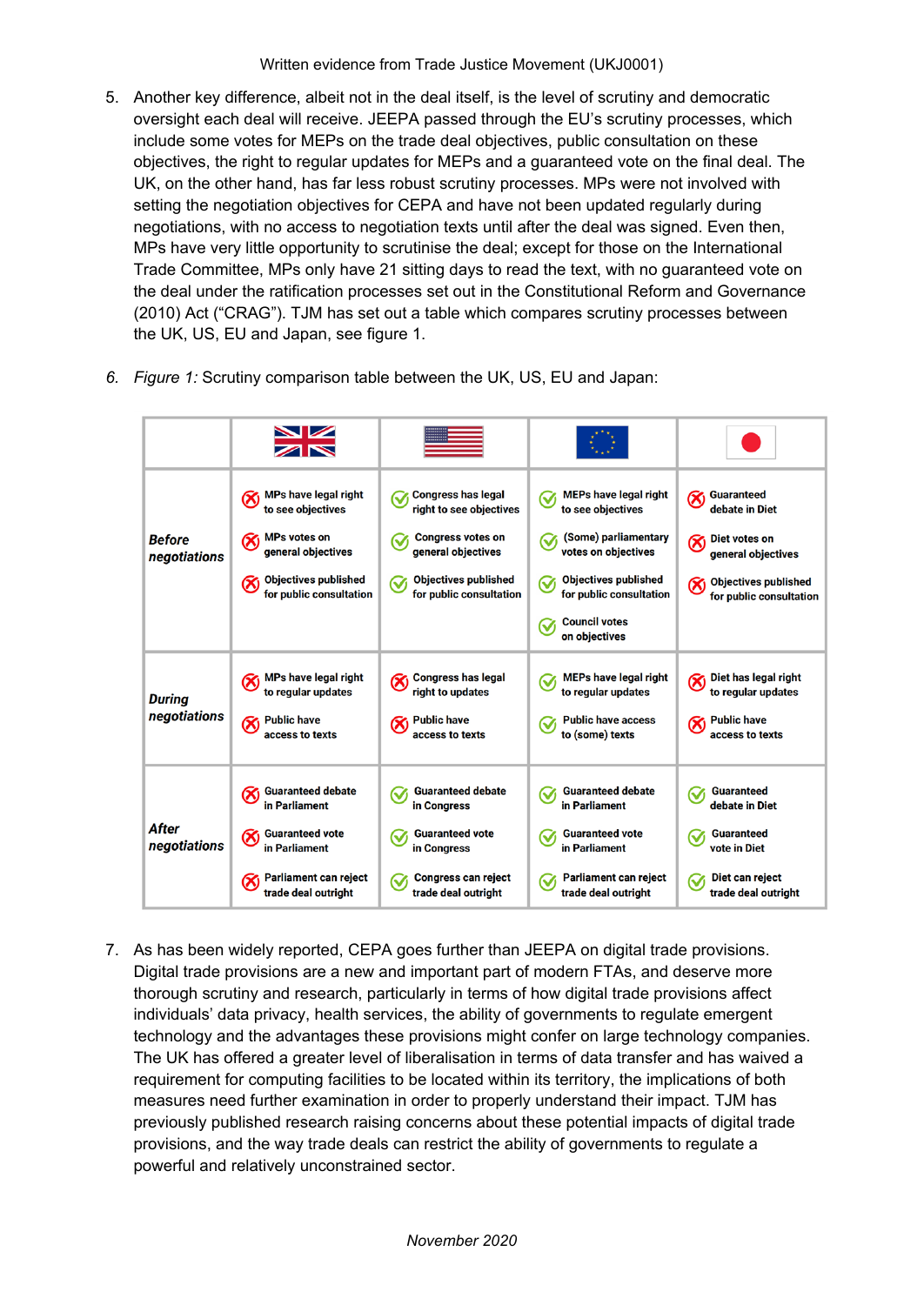8. A particular concern is that digital trade chapters prevent governments from controlling crossborder data flow, and from forcing technology companies to reveal source-code and algorithms which may have harmful effects - for example, through discrimination or misuse of personal data. Another concern is about data ownership. As technology companies increasingly gather data on all areas of individuals' lives, a key question arises as to who should own that data. Public and individualised health data is typically guarded with maximal privacy through institutions like the NHS, but data collected through health apps and similar health technology is often privately owned by the company. Digital trade rules, if designed poorly, may limit the ability of governments to either access important public health data or introduce data privacy requirements on technology companies.<sup>3</sup>

# **Does CEPA represent a good deal for the UK?**

- 9. Ensuring trade continuity between the UK and Japan is important for a number of UK businesses. Japan is one of the largest investors in the UK, and many of its companies have historically used the UK as a base for access to the European market. Japanese investment has allowed traditional UK manufacturing, such as in automobiles, to benefit from new technology and practices, which has created jobs in many parts of the country, particularly outside of London and other large cities. However, it is also worth noting that this trade and investment has mostly taken place without a trade deal between Japan and the UK - the EU-Japan agreement is a recent development.
- 10. As discussed in answer to the previous question, CEPA largely replicates JEEPA, except in a few areas. TJM has concerns about the level of civil society engagement, public consultation and parliamentary scrutiny in the deal, as well as the environmental and social provisions and the extension of digital trade provisions. These are all discussed in more detail in response to the previous question.
- 11. TJM welcomes the fact that Investor-State Dispute Settlement (ISDS) has not been included in CEPA. Since the UK and Japan have both signed ISDS agreements with other partners, this was a serious concern during the negotiations. However the text of CEPA leaves open the possibility of a future ISDS agreement.<sup>4</sup> The UK has also expressed its intention to join the Comprehensive and Progressive Trans-Pacific Partnership (CPTPP), which includes an ISDS agreement between its members. We hope that the UK will follow the example of New Zealand, a CPTPP member, which has successfully negotiated exemptions with some countries from the ISDS clauses in CPTPP.
- 12. **Services:** TJM is concerned about the inclusion of public services in trade deals. The UK lists relatively few exclusions in its new GATS commitments and has traditionally excluded even fewer in EU trade agreements. Annex 1 of the CEPA agreement has at the time of writing not been released and it is therefore not possible to make a full assessment of the extent of liberalisation. However we anticipate that the UK will use the standard GATS exclusion and definition of "services supplied in the exercise of government authority" which most likely does

<sup>&</sup>lt;sup>3</sup> For more information, see this summary on Digital Trade (e-commerce) on **[TJM's](https://www.tjm.org.uk/trade-issues/digital-trade-e-commerce)** [website](https://www.tjm.org.uk/trade-issues/digital-trade-e-commerce)

<sup>4</sup> CEPA ARTICLE 8.5, Review: "If, after the date of entry into force of this Agreement, a Party signs an international agreement with an investment chapter that contains provisions for investment protection or provides for investor-to-state dispute settlement procedures, the other Party, after the date of entry into force of that agreement, may request that the Parties review this Section and Section B. 1 Such a review shall be conducted with a view to the possible inclusion within this Agreement of such provisions that could provide for the improvement of the investment environment. Unless the Parties otherwise agree, any such review shall be commenced within two years from the date of the request and shall be concluded within a reasonable period of time."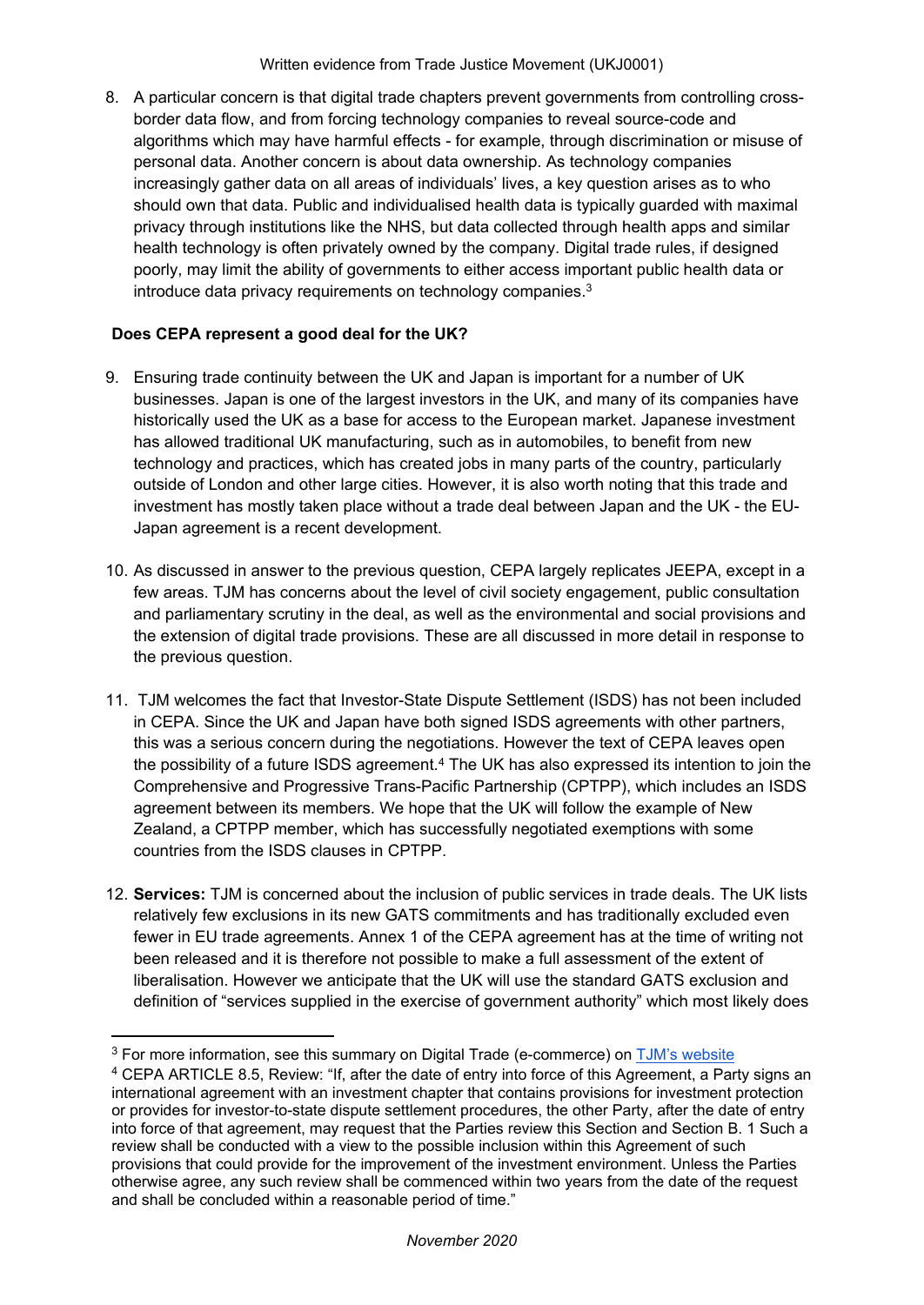not cover the vast majority of UK public services because they are in general either provided 'in competition' with a private provider (any service that is also provided by a private provider) or 'in exchange for a fee' (medicines, dentistry etc.). This sets the UK apart from the EU which uses additional public utilities and services of general interest exclusions.

#### **What is likely to be the impact of the agreement on:**

#### **Social, labour, environmental and animal welfare issues?**

- 13. **Trade and sustainable development:** CEPA, like JEEPA, includes a Trade and Sustainable Development (TSD) chapter which includes provisions on protecting the interests of developing countries, as well as human rights and the environment. TJM has long criticised the unenforceability of TSD chapters, which are not subject to dispute settlement. CEPA copies the EU approach, which is limited to cooperation and dialogue-based mechanisms,. In practice this means that any TSD issues raised by one party will at best lead to a panel report and further discussions. This limitation means that the commitments of parties to abide by TSD provisions are very weak, and the likelihood of any meaningful consequence from noncompliance is very slim.<sup>5</sup> It is disappointing to see that the UK has missed an opportunity to go further, for example by considering the greater enforceability of chapters in US trade deals.
- 14. **Labour rights:** As is common in trade agreements, CEPA includes a mention of cooperation on trade-related aspects of the International Labour Organisation's 'decent work' agenda, and reaffirms ILO standards on workers' rights. However these sections suffer from the same weakness in bindingness and enforceability of the chapters on climate and the environment (see below).
- 15. **Climate and the environment:** CEPA cites shared commitment to multilateral environmental agreements, including the United Nations Framework Convention on Climate Change and the Paris Agreement; the promotion of low-carbon technologies, conservation and sustainable use of biological diversity including combating illegal trade in endangered species of wild fauna and flora. However, these commitments are not enforceable through the trade agreement.<sup>6</sup> Furthermore, CEPA has removed requirements for review of these provisions, which would have ensured joint action on climate change keeps track of international developments.
- 16. TJM has some concerns about Japan's action on climate change. The 'Climate Action Tracker' rates Japan's policies as 'highly insufficient' (on course for up to 4 degrees C of warming) and the UK's as 'insufficient' (on course for up to 3 degrees C of warming).<sup>7</sup> This assessment is worrying, and as far as we know was not explicitly addressed in trade negotiations, and nor is it meaningfully addressed in the text of the trade deal.

<sup>5</sup> CEPA ARTICLE 16.7: "Government Consultations 1. In the event of disagreement between the Parties on any matter regarding the interpretation or application of this Chapter, the Parties shall only have recourse to the procedures set out in this Article and Article 16.18. The provisions of this Chapter shall not be subject to dispute settlement under Chapter 22."

<sup>&</sup>lt;sup>6</sup> CEPA ARTICLE 16.4 Multilateral environmental agreements: "Nothing in this Agreement prevents a Party from adopting or maintaining measures to implement the multilateral environmental agreements to which it is party, provided that such measures are not applied in a manner that would constitute a means of arbitrary or unjustifiable discrimination against the other Party or a disguised restriction on trade." *The second clause of this statement weakens it significantly, making it very difficult to implement any measure that has a negative impact on trade.*

<sup>7</sup> [Climate](https://climateactiontracker.org/countries/japan/) [Action](https://climateactiontracker.org/countries/japan/) [Tracker](https://climateactiontracker.org/countries/japan/) [-](https://climateactiontracker.org/countries/japan/) [Japan,](https://climateactiontracker.org/countries/japan/) updated September 2020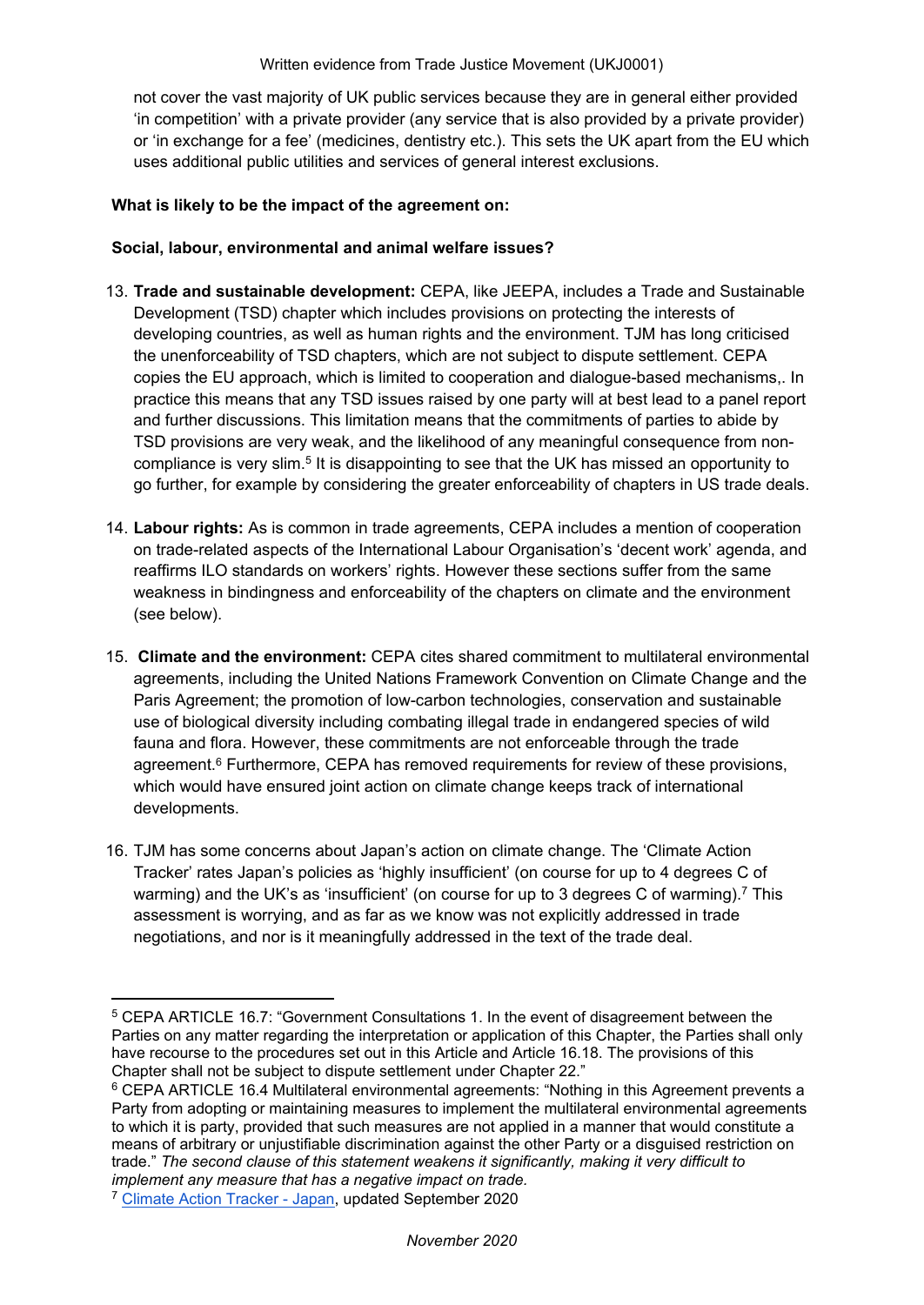Written evidence from Trade Justice Movement (UKJ0001)

- 17. **Biological diversity:** The section on biological diversity retains the relatively stronger language of the EU deal, when compared to the above on climate agreements. Parties are committed to particular measures, (rather than 'striving', 'encouraging' or 'recognising' as appears in the chapters on climate and the environment more generally) - which constitute unenforceable and vague ambitions. The text cites the 1992 Convention on Biological Diversity, and the 1973 Convention on International Trade in Endangered Species of Wild Fauna and Flora.
- 18. **Forestry:** Japan is the largest importer of wood and plywood in the world, the second largest importer of logs and the third largest importer of lumber. Japan has been reluctant to impose mandatory standards for timber imports and has been exposed as a major importer of illegal timber, from at least one EU member state. Japan has pursued a national verification system (the goho-wood system), however participation is purely voluntary for firms and there is no independent monitoring system. $8$  Weak regulation of wood imports may directly encourage environmentally harmful practices in exporting states. Whilst forestry is mentioned in CEPA, the language is non-binding. Provisions in both JEEPA and CEEPA are weaker than those in both CETA and the TPP, where the language is more specific and ambitious.<sup>9</sup>
- 19. Global Witness has asserted that Japan's newly introduced law lacks meaningful deterrent and threatens to undermine the regulatory standards adopted by other G7 countries<sup>10</sup>, all of which – except Japan – have prohibited imports of illegal timber, and imposed mandatory regulations. A report by the GUE/NGL group of MEPs finds that "The lack of any explicit requirement for a prohibition on imports of illegal timber, mandatory due diligence or the implementation of other specific measures equivalent to efforts underway in the EU or other regions, would appear to be a significant failing. In the context of an agreement with the world's largest importer of wood and plywood, a country which is demonstrably an importer of

<sup>10</sup> Global Witness, [G7](https://www.globalwitness.org/en/press-releases/g7-host-japan-poised-pass-new-law-would-undermine-groups-efforts-combat-global-illegal-timber-trade/) [host](https://www.globalwitness.org/en/press-releases/g7-host-japan-poised-pass-new-law-would-undermine-groups-efforts-combat-global-illegal-timber-trade/) [Japan](https://www.globalwitness.org/en/press-releases/g7-host-japan-poised-pass-new-law-would-undermine-groups-efforts-combat-global-illegal-timber-trade/) [poised](https://www.globalwitness.org/en/press-releases/g7-host-japan-poised-pass-new-law-would-undermine-groups-efforts-combat-global-illegal-timber-trade/) [to](https://www.globalwitness.org/en/press-releases/g7-host-japan-poised-pass-new-law-would-undermine-groups-efforts-combat-global-illegal-timber-trade/) [pass](https://www.globalwitness.org/en/press-releases/g7-host-japan-poised-pass-new-law-would-undermine-groups-efforts-combat-global-illegal-timber-trade/) [a](https://www.globalwitness.org/en/press-releases/g7-host-japan-poised-pass-new-law-would-undermine-groups-efforts-combat-global-illegal-timber-trade/) [new](https://www.globalwitness.org/en/press-releases/g7-host-japan-poised-pass-new-law-would-undermine-groups-efforts-combat-global-illegal-timber-trade/) [law](https://www.globalwitness.org/en/press-releases/g7-host-japan-poised-pass-new-law-would-undermine-groups-efforts-combat-global-illegal-timber-trade/) [that](https://www.globalwitness.org/en/press-releases/g7-host-japan-poised-pass-new-law-would-undermine-groups-efforts-combat-global-illegal-timber-trade/) [would](https://www.globalwitness.org/en/press-releases/g7-host-japan-poised-pass-new-law-would-undermine-groups-efforts-combat-global-illegal-timber-trade/) [undermine](https://www.globalwitness.org/en/press-releases/g7-host-japan-poised-pass-new-law-would-undermine-groups-efforts-combat-global-illegal-timber-trade/) [the](https://www.globalwitness.org/en/press-releases/g7-host-japan-poised-pass-new-law-would-undermine-groups-efforts-combat-global-illegal-timber-trade/) [Group's](https://www.globalwitness.org/en/press-releases/g7-host-japan-poised-pass-new-law-would-undermine-groups-efforts-combat-global-illegal-timber-trade/) [efforts](https://www.globalwitness.org/en/press-releases/g7-host-japan-poised-pass-new-law-would-undermine-groups-efforts-combat-global-illegal-timber-trade/) [to](https://www.globalwitness.org/en/press-releases/g7-host-japan-poised-pass-new-law-would-undermine-groups-efforts-combat-global-illegal-timber-trade/) [combat](https://www.globalwitness.org/en/press-releases/g7-host-japan-poised-pass-new-law-would-undermine-groups-efforts-combat-global-illegal-timber-trade/) [the](https://www.globalwitness.org/en/press-releases/g7-host-japan-poised-pass-new-law-would-undermine-groups-efforts-combat-global-illegal-timber-trade/) [global](https://www.globalwitness.org/en/press-releases/g7-host-japan-poised-pass-new-law-would-undermine-groups-efforts-combat-global-illegal-timber-trade/) [illegal](https://www.globalwitness.org/en/press-releases/g7-host-japan-poised-pass-new-law-would-undermine-groups-efforts-combat-global-illegal-timber-trade/) [timber](https://www.globalwitness.org/en/press-releases/g7-host-japan-poised-pass-new-law-would-undermine-groups-efforts-combat-global-illegal-timber-trade/) [trade](https://www.globalwitness.org/en/press-releases/g7-host-japan-poised-pass-new-law-would-undermine-groups-efforts-combat-global-illegal-timber-trade/) (press release), April 2016

<sup>&</sup>lt;sup>8</sup> These issues are all flagged in the EU's [Sustainability](http://trade.ec.europa.eu/doclib/docs/2016/may/tradoc_154522.pdf) [Impact](http://trade.ec.europa.eu/doclib/docs/2016/may/tradoc_154522.pdf) [Assessment](http://trade.ec.europa.eu/doclib/docs/2016/may/tradoc_154522.pdf) for its agreement with Japan, 2016

<sup>9</sup> For comparison, see CETA text on forestry, ARTICLE 24.10 Trade in forest products: "1. The Parties recognise the importance of the conservation and sustainable management of forests for providing environmental functions and economic and social opportunities for present and future generations, and of market access for forest products harvested in accordance with the law of the country of harvest and from sustainably managed forests. 2. To this end, and in a manner consistent with their international obligations, the Parties undertake to: (a) encourage trade in forest products from sustainably managed forests and harvested in accordance with the law of the country of harvest; (b) exchange information, and if appropriate, cooperate on initiatives to promote sustainable forest management, including initiatives designed to combat illegal logging and related trade; (c) promote the effective use of the Convention on International Trade in Endangered Species of Wild Fauna and Flora, done at Washington on 3 March 1973, with regard to timber species considered at risk; and (d) cooperate, where appropriate, in international fora that deal with the conservation and sustainable management of forests. 3. The Parties shall discuss the subjects referred to in paragraph 2, in the Committee on Trade and Sustainable Development or in the Bilateral Dialogue on Forest Products referred to in Chapter Twenty-Five (Bilateral Dialogues and Cooperation), in accordance with their respective spheres of competence."

Cf. CEPA on forestry, ARTICLE 16.7 Sustainable management of forests and trade in timber and timber products: "1. The Parties recognise the importance and the role of trade and investment in ensuring the conservation and sustainable management of forests. 2. In that context, the Parties shall: (a) encourage conservation and sustainable management of forests, and trade in timber and timber products harvested in accordance with the laws and regulations of the country of harvest; (b) contribute to combating illegal logging and related trade including, as appropriate, the trade with third countries; and (c) exchange information and share experiences at bilateral and multilateral levels with a view to promoting the conservation and sustainable management of forests and trade in legally harvested timber and [t](https://www.globalwitness.org/en/press-releases/g7-host-japan-poised-pass-new-law-would-undermine-groups-efforts-combat-global-illegal-timber-trade/)imber products, a[s](https://www.globalwitness.org/en/press-releases/g7-host-japan-poised-pass-new-law-would-undermine-groups-efforts-combat-global-illegal-timber-trade/) well as [t](https://www.globalwitness.org/en/press-releases/g7-host-japan-poised-pass-new-law-would-undermine-groups-efforts-combat-global-illegal-timber-trade/)o combating illegal logging."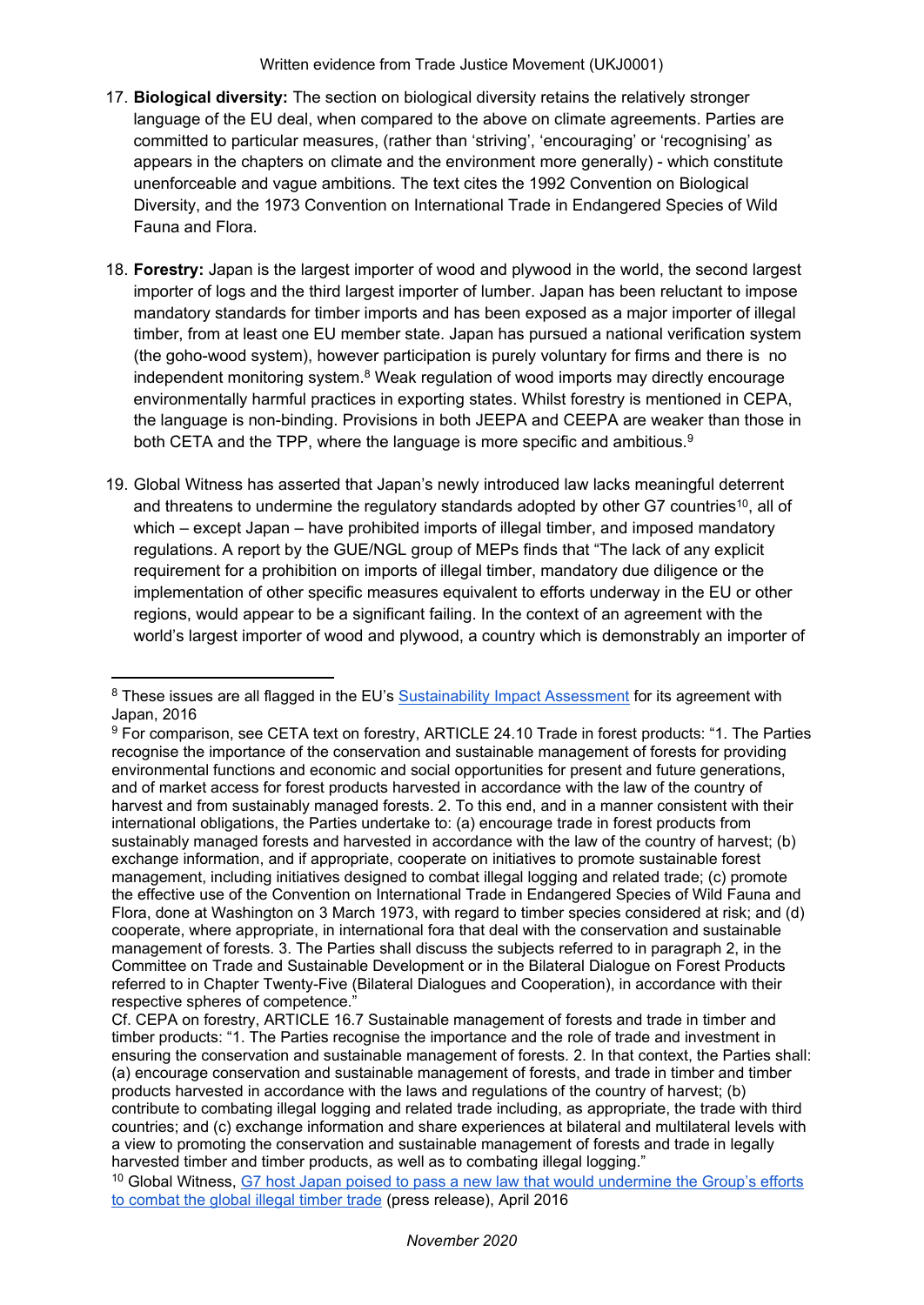Written evidence from Trade Justice Movement (UKJ0001)

illegal timber from an EU member state, and which lacks an effective system to regulate imports or monitor compliance, even in public procurement – it is clear that these commitments on timber need to go much further."<sup>11</sup>

- 20. **Animal welfare (whaling)**: Significant concerns have been raised in relation to Japan's track record on whaling. The UK has not used the opportunity of renegotiating aspects of the rollover to improve on the EU deal by inserting specific wording in respect of whaling. While the deal establishes an "Animal Welfare Technical Working Group", to "exchange information, expertise and experiences in the field of animal welfare and to explore the possibility of promoting further cooperation",<sup>12</sup> it is not clear exactly what the objectives of this group will be. A group aimed at enhancing standards on animal welfare, for instance, would be very different from a group whose aim is to prevent animal welfare regulations from standing in the way of trade.
- 21. **Fisheries:** CEPA includes some non-binding references to conservation and sustainable fishing, as well as agreement to comply with the UN Convention on the Law of the Sea, the Agreement to Promote Compliance with International Conservation and Management Measures by Fishing Vessels on the High Sea and the Agreement for the Implementation of the Provisions of the UN Convention on the Law of the Sea*.* The language on illegal, unreported and unregulated (IUU) fishing, however, is weak, with use of phrases like "shall promote", and shall "adopt and implement".<sup>13</sup>
- 22. **Gender rights:** CEPA includes the establishment of a working group on trade and women's economic empowerment, though there are no enforceable commitments in this area.

## **UK consumers?**

- 23. **Regulatory cooperation:** CEPA has the potential to lead to a reduction in consumer standards, including food standards, through regulatory cooperation. The deal includes a chapter on regulatory cooperation which contains general commitments on regulatory cooperation but also specifies cooperation in the field of agriculture. The text says: "The scope of cooperation… shall cover: (a) the promotion of trade in agricultural products and foods, including a dialogue on the relevant laws and regulations; (b) cooperation with a view to improving farm management, productivity and competitiveness, including the exchange of best practices regarding sustainable agriculture, as well as the use of technology and innovation; (c) cooperation on production and technology in agriculture and foods."<sup>14</sup>
- 24. A key concern is that regulatory cooperation puts downwards pressure on standards, which ultimately disadvantages consumers. Regulatory cooperation provisions aim to facilitate the alignment of regulations between trade partners through the establishment of councils of trade experts who have the power to scrutinise proposed regulation and suggest amendments. Such councils were proposed in the Transatlantic Trade and Investment Partnership (TTIP) and are present in the Comprehensive Economic and Trade Agreement (CETA) between the EU and Canada.

<sup>11</sup> GUE/NGL, S2B Network, [Making](http://s2bnetwork.org/wp-content/uploads/2018/03/JEFTA_report_final_-.pdf) [Sense](http://s2bnetwork.org/wp-content/uploads/2018/03/JEFTA_report_final_-.pdf) [of](http://s2bnetwork.org/wp-content/uploads/2018/03/JEFTA_report_final_-.pdf) [JEFTA,](http://s2bnetwork.org/wp-content/uploads/2018/03/JEFTA_report_final_-.pdf) November 2017

<sup>12</sup> CEPA ARTICLE 18.17 - Animal Welfare

<sup>&</sup>lt;sup>13</sup> CEPA ARTICLE 16.8 - Trade and sustainable use of fisheries resources and sustainable aquaculture

<sup>14</sup> CEPA ARTICLE 19.1 - Cooperation in the Field of Agriculture